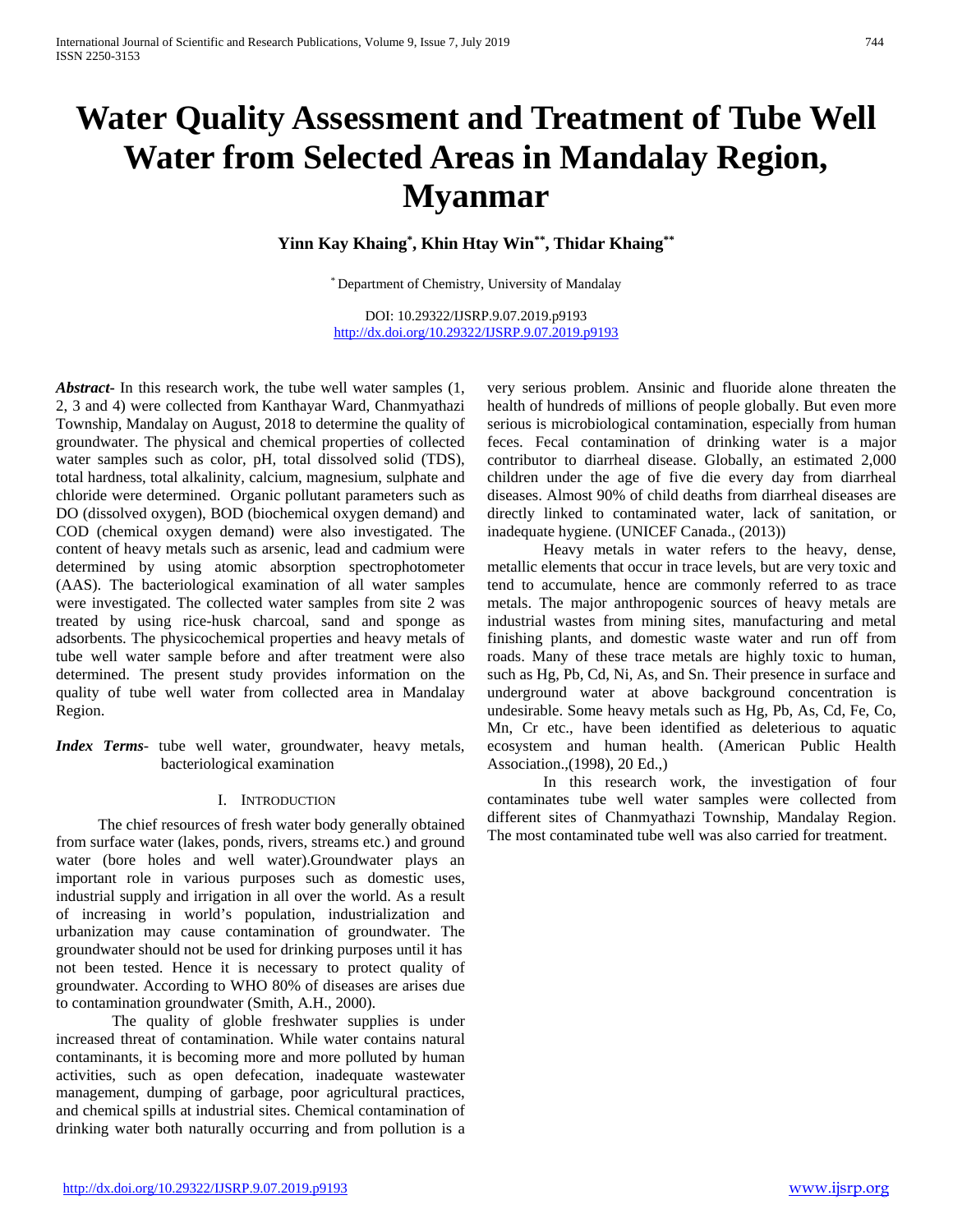

**Figure (1) Location Map of Tube Well Water Samples Collected Area**

II. MATERIALS AND METHODS

#### **Sample Collection**

The value of a water analysis is largely dependent on correct sampling. The water samples were collected in clean plastic or glass bottles which had been washed with a detergent and rinsed with tap water and distilled water and then two or 3 times with water which were to be collected.

The water samples were analyzed as soon as possible after collection. In this research, water samples were collected directly from tube wells as well as reservoirs at four different sites of Chanmyathazi Township, Mandalay Region on August, 2018.

All of the tube well waters located within Chanmyathazi Township were found to be the range of (120-183 ft).

Site 1 = Between 53 street and 54 street, Kanthayar Ward

Site 2 = Between 56 street and 57 street, Kanthayar Ward

Site 3 = 56 street, Kanthayar Ward

Site 4 = 57 street, Kanthayar Ward

## **Determination of Physical Properties of Water Samples**

## **Estimation of Total Dissolved Solid**

The total dissolved of tube well water samples were determined by evaporation method. (S.P. GAUTAM., (2005),  $21<sup>st</sup> Edition$ 

The evaporating porcelain basin was cleaned thoroughly with concentrated nitric acid and washed with distilled water. The basin was dried in an oven at 200°C for 1 hour. The basin was cooled, desiccated, weighed and stored in desiccators. 100 mL of water sample was quantitatively transferred to the preweighed basin and evaporated to dryness on a steam bath. Then the sample in the basin was dried in an oven at 103-105°C for 1 hour. The basin holding residue was cooled in desiccators and weighed. The cycle of drying at 103-105°C, cooling, desiccating and weighing was repeated until the constant weight was obtained.

## **Estimation of pH Value**

The pH value of tube well water samples were determined by electrometric method direct measurement with pH meter. (S.P. GAUTAM., (2005), 21<sup>st</sup> Edition)

The basic principle of electrometric pH is the determination of the activity of the hydrogen ions by potentiometric measurement using a glass electrode and reference electrode. The pH of a specific solution can be measured by a pH meter or by pH indicators. pH meter is an apparatus with electrodes sensitive to hydrogen (hydronium) ions. This instrument measures the small voltage produced by the presence of hydrogen ions and reads out the pH.

Electrodes were rinsed with distilled water and dried by gently cleaning with a soft tissue. The instrument was standardized by immersing electrodes in a buffer solution of pH 7. Then the pH of sample was measured by dipping electrodes after cleaning into well stirred for 1 minute.

### **Estimation of Color**

The color of tube well water samples were determined by platinum cobalt standard method (spectrophotometer). (S.P. GAUTAM 2005, 21<sup>st</sup> Edition)

Color is determined by comparison of sample with known concentration of colored solution. It is the standard method, until of color being that produced by 1 mg platinum/L in the form of the chloroplatinate ion. The color of water is extremely pH dependent and invariably increases as the pH of the water is raised.

25 mL of water sample was placed in the sample cell and the color was determined at 455 nm of dematerialized water as blank.

# **Determination of Chemical Properties of Water Samples Estimation of Total Hardness**

The total hardness of tube well water samples were determined by EDTA titrimetric method. (S.P. GAUTAM.,  $(2005)$ ,  $21<sup>st</sup> Edition)$ 

20 mL of the water sample was pipetted out into a clean conical flask. 5 mL ammonia buffer and 2 drops of EBT indicators are added and titrated against EDTA from the burette. The end point was the change of color from wine red t o steel blue. For blank titration, distilled water was used instead of water sample.

## **Estimation of Total Alkalinity**

The total alkalinity of tube well water samples were determined by (acid-base titration) titrimetric method. (S.P. GAUTAM., (2005), 21st Edition)

20 mL of water sample was titrated with standard 0.02 N H2SO4 solution using indicator until color changed from pink to colorless. Then, 2 drops of methyl orange indicator were added and the titration was continued until the color turned faint red orange.

## **Estimation of Calcium**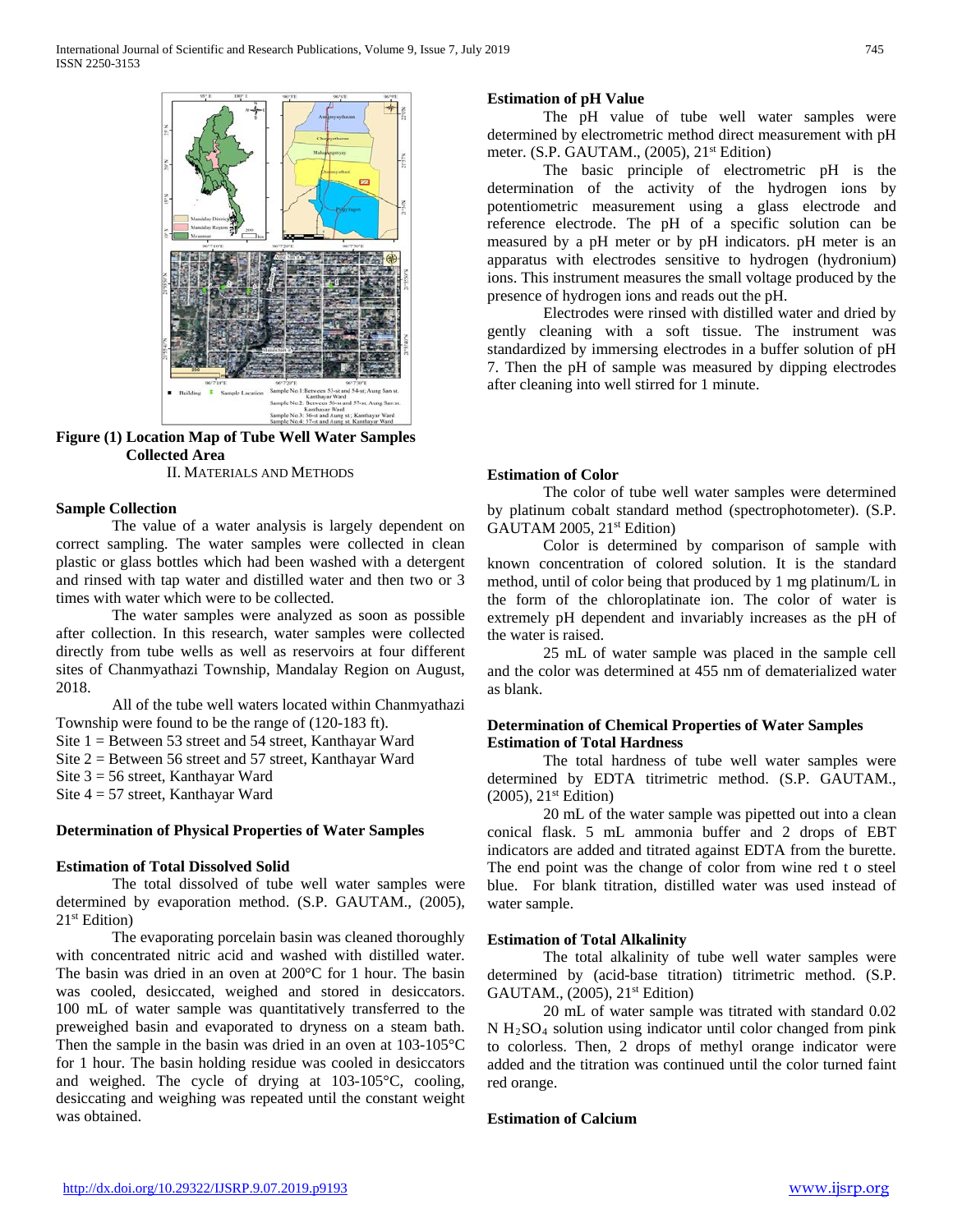The calcium of tube well water samples were determined by EDTA titrimetric method. (S.P. GAUTAM., (2005), 21st Edition)

25 mL of water sample was mixed with 25 mL of distilled water. 2 mL of NaOH solution and 0.2 g of murexide indicator were added to the sample. The sample was titrated immediately with EDTA solution until the color changed as blank. EDTA titrant was added to the blank to procedure as unchanging color. For blank titration, distilled water was used instead of water sample.

# **Estimation of Magnesium**

Magnesium can be calculated by the following formula. Mg mg/L = [Total hardness as  $CaCO<sub>3</sub>/L - Ca$  hardness as  $CaCO<sub>3</sub>/L$ ]  $\times$  0.244  $\times$  1000.

(S.P. GAUTAM., (2005), 21st Edition)

# **Estimation of Sulphate**

The sulphate of tube well water samples were determined by gravimetric method. (S.P. GAUTAM., (2005),  $21<sup>st</sup> Edition$ )

The pH of 150 mL sample was adjusted with HCl to 4.5-5.1. BaCl2 solution was added with stirring until precipitation appears to be complete, then about 2 mL in excess BaCl<sub>2</sub> was added wherever the amount of precipitate was small. The precipitate was digested to 80°C to 90°C. The precipitate was filtered and washed with warm distilled water until washing were free of chloride as indicated by testing with  $AgNO<sub>3</sub>-HNO<sub>3</sub>$ reagent. The precipitate was dried, ignited 800°C for 1 hour, cooled in desicator and weighed.

# **Estimation of Chloride**

The chloride of tube well water samples were determined by argentometric method. (S.P. GAUTAM., (2005), 21st Edition)

10 mL of sample was mixed with 90 ml of distilled water. 1 mL of  $K_2CrO_4$  indicator solution was added and titrated with standard  $AgNO<sub>3</sub>$  solution to a pinkish yellow end point. For blank titration, distilled water was used instead of water sample.

# **Determination of Organic Pollutant Parameters Estimation of Dissolved Oxygen (DO)**

The dissolved oxygen of tube well water samples were determined by the Winkler's method. (S.P. GAUTAM., (2005), 21st Edition)

# **Estimation of Biochemical Oxygen Demand (BOD)**

The biochemical oxygen demand of tube well water samples were determined by titrimetric method. (S.P. GAUTAM., (2005), 21st Edition)

# **Estimation of Chemical Oxygen Demand (COD)**

The chemical oxygen demand of tube well water samples were determined by permanaganate method. (S.P. GAUTAM., (2005), 21st Edition)

**Determination of Heavy Toxic Metals (Arsenic, Lead and Cadmium)**

The content of heavy metals (arsenic, lead and cadmium) of water samples were examined by Atomic Absorption Spectrophotometer. The arsenic, lead and cadmium of tube well water samples were determined by inductively coupled plasma method/AAS. (S.P. GAUTAM., (2005), 21st Edition)

# **Determination of Bacteriological Examination of Tube Well Water Samples**

Probable coliform count and *E.coli* of the water samples were measured at Public Health Laboratory, Mandalay City.

# **Preparation of Filter and Supporting Media**

Sand and activated carbon are used as a filter media in treatment process. The sand was collected from Chanmyathazi Township, Kanthayar Ward, was purified step by step washing with water to obtain pure sand, dried in room temperature and sieved with 40-60 mesh screen.

200 g of rice-husk charcoal were placed into a plastic container. 1L of 5% NaOH solution was added to neutral ricehusk charcoal and stand for 1 hour. The mixture filtered and washed with distilled water until neutral.

Finally, 1 liter of 5% NaOCl solution was added to neutral rice-husk charcoal and stand for 24 hours. The mixture were filtered and neutralized by washing the distilled water and dried in sunlight. The activated charcoal powder was sieved by 40-60 mesh size sieves. The activated decolorized rice-husk charcoal was obtained.

The sponge was used as a supporting media and collected purchased from local market and purified by washing with water. 3 pieces of sponge were placed into a plastic container. 1 L of distilled water was added to the sponge and stand for 3 hours. Then, the mixture were filtered and washed with distilled water until neutral. The sponge was placed in sunlight to dry. The activated sponge was obtained.

# **Treatment of Water Sample (Site 2)**

The water sample site 2 was treated by filtration method using adsorbents. Rice-husk charcoal was used as biosorbents. Sand was used as geochemical sorbents. Sponge and cotton were used. 95.92 g of sand, 23.24 g of rice-husk charcoal and 2 in of sponge were put into 900 ml column by successive layers. The water sample was added slowly into the column containing adsorbents, and stand for one hour. Then, the water was allowed to flow a rate of 4 ml per min. One liter of filtered water was collected. The heavy metals of collected water were determined.(Hala Ahmed Hegazi., (10 March 2013), *HBRC Journal*).

# III. RESULTS AND DISCUSSION

Table 1. The Results of Physical Properties of Tube Well Water Samples (August, 2018)

|   | Physical  | Site- | Site-Site- | Site- |                  | <b>WHO</b><br>Recommendation*             |
|---|-----------|-------|------------|-------|------------------|-------------------------------------------|
| Ω | Parameter |       |            |       | Highest<br>level | Maximum<br>desirable permissible<br>level |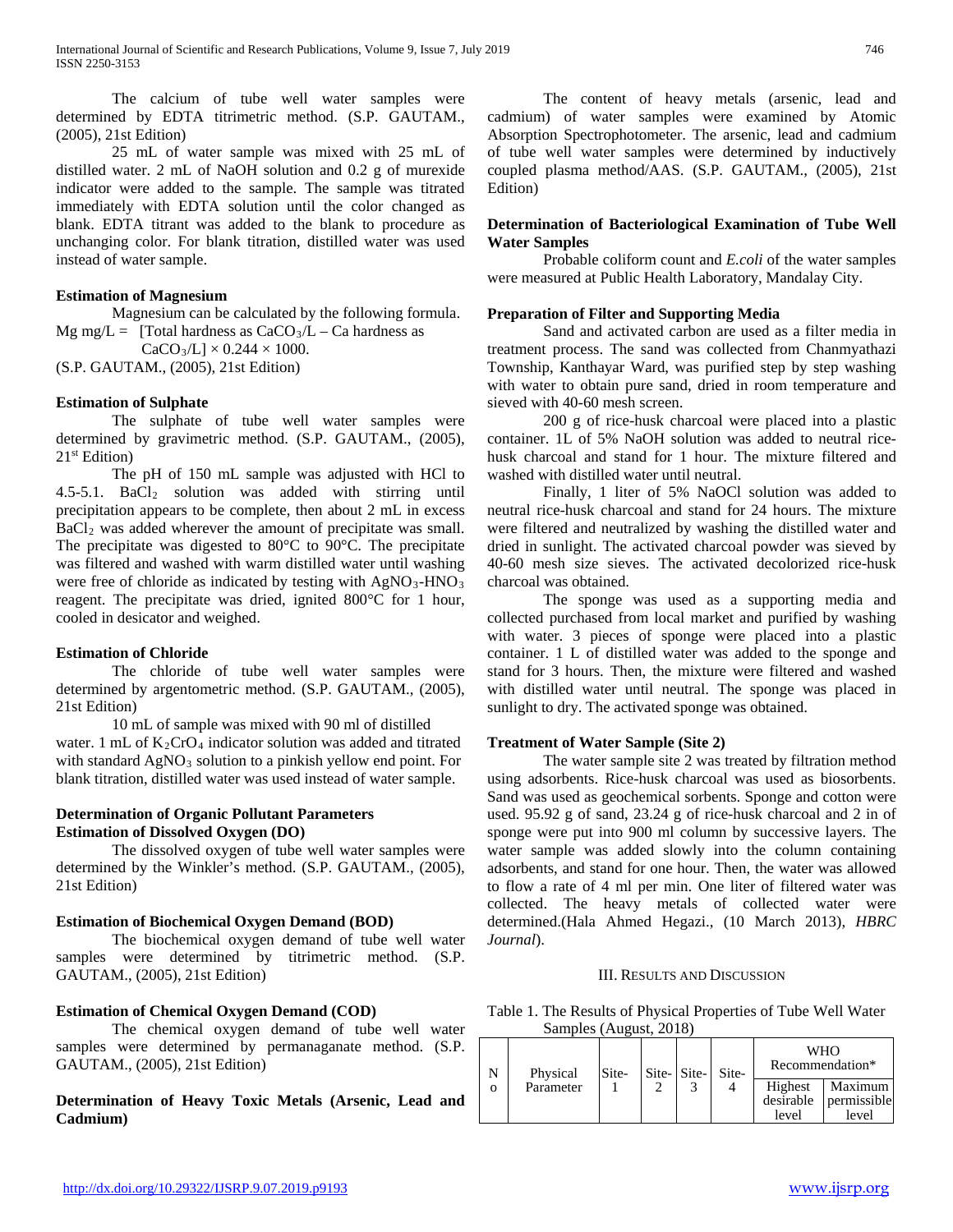|                             | Color<br>$(Pt-Co)$                    |     | 5        |     | 6    |          | 50         |
|-----------------------------|---------------------------------------|-----|----------|-----|------|----------|------------|
| $\mathcal{D}_{\mathcal{L}}$ | pH                                    | 8.3 | 8.2      | 8.2 | 8.0  | 7 to 8.5 | 6.5 to 9.2 |
| 3                           | Total<br>dissolved<br>solids $(mg/L)$ | 875 | 1030 920 |     | 1150 | 500      | 1500       |

The physical properties of tube well water samples in August, 2018 the color of the site 4 water sample was greater than other sites. The pH of all water samples were between 7 to 8.5, they are slightly alkaline. The amount of total dissolved solids of site 4 water sample was higher than other sites. According to the physical properties, site 4 water sample is more polluted than other sites.

| Table 2. The Results of Chemical Properties of Tube Well Water |  |
|----------------------------------------------------------------|--|
| Samples (August, 2018)                                         |  |

|              |            |        |                            |     |        |           | <b>WHO</b>      |
|--------------|------------|--------|----------------------------|-----|--------|-----------|-----------------|
|              | Chemical   |        |                            |     |        |           | Recommendation* |
| No           | Parameter  | Site 1 | Site $2$ Site $3$ Site $4$ |     |        | Highest   | Maximum         |
|              |            |        |                            |     |        | desirable | permissible     |
|              |            |        |                            |     |        | level     | level           |
| $\mathbf{1}$ | Total      | 105    | 130                        | 170 | 130    | 100       | 500             |
|              | Hardness   |        |                            |     |        |           |                 |
|              | (mg/L)     |        |                            |     |        |           |                 |
| 2            | Total      | 630    | 760                        | 670 | 890    | 200       | 950             |
|              | Alkalinity |        |                            |     |        |           |                 |
|              | (mg/L)     |        |                            |     |        |           |                 |
| 3            | Calcium    | 24     | 53                         | 35  | 50     | 75        | 200             |
|              | (mg/L)     |        |                            |     |        |           |                 |
| 4            | Magnesium  | 15     | 12                         | 20  | 50     | 30        | 150             |
|              | (mg/L)     |        |                            |     |        |           |                 |
|              |            |        |                            |     |        |           |                 |
| 5            | Chloride   | 20     | 40                         | 50  | 40     | 200       | 600             |
|              | (mg/L)     |        |                            |     |        |           |                 |
| 6            | Sulphate   | 115    | 113                        | 95  | 79     | 200       | 400             |
|              | (mg/L)     |        |                            |     |        |           |                 |
|              |            |        |                            |     | $\sim$ | .         |                 |

\*World Health Organization standard for drinking water (2006)

According to the chemical properties of water samples, the amount of total alkalinity of site 4 water sample was greater than other sites. The amount of total hardness of water samples were found to be in the range WHO recommendation limits.

The amount of calcium, magnesium, chloride and sulphate of all water samples were found within the range of WHO standard limits. According to the physical and chemical properties site 4 water samples was found to be more polluted than other sites.

Table 3. The Results of Bacteriological Examination of Tube Well Water Samples (August, 2018)

| No             | Test                          | Site-1                 | Site-2                        | Site-3                 | Site-4                 |
|----------------|-------------------------------|------------------------|-------------------------------|------------------------|------------------------|
|                | Probable<br>Coliform<br>Count | 0/5                    | 0/5                           | 0/5                    | 0/5                    |
| $\overline{2}$ | Escherichia<br>coli Count     | <b>Not</b><br>Isolated | <b>Not</b><br><b>Isolated</b> | <b>Not</b><br>Isolated | <b>Not</b><br>Isolated |

*E.coli* was not isolated with all sites of water samples.

Table 4. The Results of Organic constituents of Tube Well Water Samples (August, 2018)

| N <sub>o</sub> | Chemical<br>Parameter | <b>Site</b> | Site<br>2     | Site<br>3   | Site<br>4 | <b>WHO</b><br>standard* | EPA<br>Std** |
|----------------|-----------------------|-------------|---------------|-------------|-----------|-------------------------|--------------|
|                | DO<br>(mg/L)          | 3.4         | $\mathcal{E}$ | 3           | 3.5       |                         | $4 - 6$      |
| $\overline{2}$ | <b>BOD</b><br>(mg/L)  | 2.5         | 1.5           | 1.5         |           | 6                       |              |
| 3              | <b>COD</b><br>(mg/L)  | 5.221       |               | 2.309 0.659 | 0.735     | 10                      | 5            |

\*World Health Organization standard for drinking water (2006) \*\*Environmental Protection Agency for domestic water (2003)

According to the results of dissolved oxygen (DO) value of all water samples were found within the range of 3 to 3.5 mg/L. These values fall within the range of 4 to 6 mg/L proposed by EPA for drinking water standard. Biochemical oxygen demand (BOD) and chemical oxygen demand (COD) values of site 1 water samples were higher than those of other sites.

Table 5. The Results of Heavy Metals in Tube Well Water Samples (August, 2018)

| No             | Element | Site  | Site  | Site  | <b>Site</b> | <b>WHO</b>      |             |
|----------------|---------|-------|-------|-------|-------------|-----------------|-------------|
|                |         |       | 2     | 3     | 4           | Recommendation* |             |
|                |         |       |       |       |             | Highest         | Maximum     |
|                |         |       |       |       |             | desirable       | permissible |
|                |         |       |       |       |             | level           | level       |
|                | Lead    | 0.000 | 0.005 | ND    | ND          | 0.3             | 1.0         |
| $\overline{2}$ | Cadmium | ND    | ND    | ND    | ND          |                 |             |
| 3              | Arsenic |       | 0.009 | 0.007 | 0.001       | 0.05            |             |

\*World Health Organization standard for drinking water (2006)  $ND = not detected$ 

According to the results of heavy metals, the amount of lead and arsenic contents at site 2 water samples were higher than other sites. Cadmium content of tube well water samples was not detected.

# **Treatment of Tube Well Water Sample from Site 2 by Using Adsorbents**

The Atomic Absorption Spectrophotometer (AAS) of site 2 was most polluted than other sites. So site 2 was treated by filtration with adsorbents.

Method =  $95.92$  g sand,  $23.24$  g rice-husk charcoal, 2 in sponge

Treatment of tube well Water form site 2 by using sand, rice-husk charcoal and sponge as adsorbents. 95.92 g of sand, 23.24 g of rice-husk charcoal and 2 in of sponge were placed at the column. Site 2 water sample was added slowly into the column and stand for 1 hour. The water was along to flow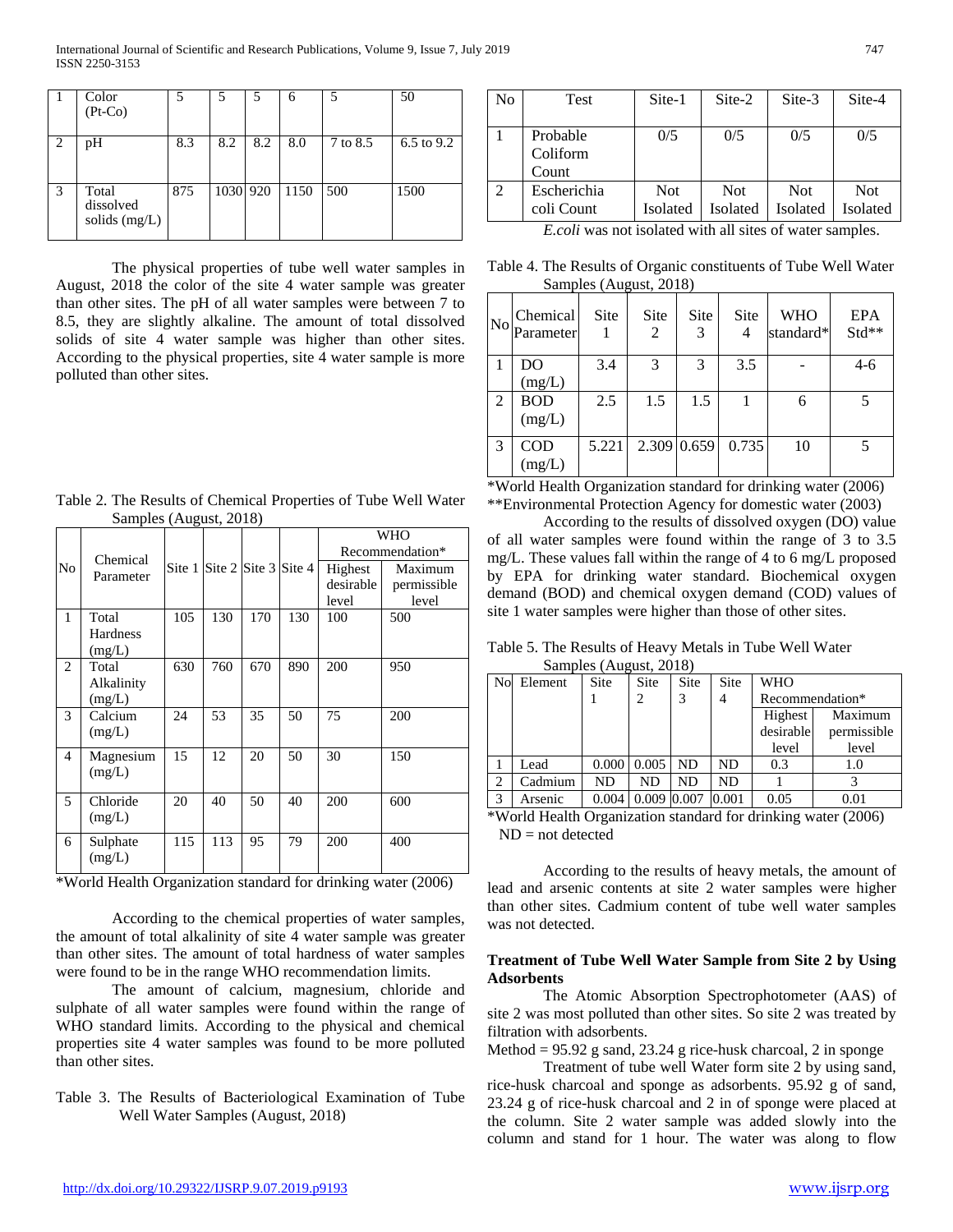adsorbents at a range of 4 ml per min. 2 L of filtered water were collected. The physicochemical properties and heavy metals of collected water sample were determined.



Figure (2) Treatment of Tube Well Water Sample 2

|                |                                       | $\cdots$ week to wantprop $\cdots$ | Sample 2           | <b>WHO</b><br>Recommendation*        |                                 |  |
|----------------|---------------------------------------|------------------------------------|--------------------|--------------------------------------|---------------------------------|--|
| No             | Test                                  | <b>Before</b><br>Treatment         | After<br>Treatment | <b>Highest</b><br>desirable<br>level | Maximum<br>permissible<br>level |  |
| 1              | Color                                 | 5                                  | 5                  | $5 \overline{\text{Units}}$          | 50 Units                        |  |
| $\overline{c}$ | pH                                    | $\overline{8.2}$                   | $\overline{8.2}$   | 7.0 <sub>to</sub><br>8.5             | $6.5$ to $9.2$                  |  |
| 3              | Total<br>dissolved<br>solid<br>(mg/L) | 1030                               | 945                | 500                                  | 1500                            |  |
| 4              | Total<br>Hardness<br>(mg/L)           | 130                                | 110                | 100                                  | 500                             |  |
| 5              | Total<br>Alkalinity<br>(mg/L)         | 760                                | 740                | 600                                  | $\overline{950}$                |  |
| 6              | Calcium<br>(mg/L)                     | $\overline{53}$                    | $\overline{32}$    | 75                                   | 200                             |  |
| 7              | Magnesium<br>(mg/L)                   | $\overline{12}$                    | $\overline{10}$    | $\overline{30}$                      | $\overline{150}$                |  |
| 8              | Chloride<br>(mg/L)                    | 40                                 | 50                 | 200                                  | 600                             |  |
| 9              | Sulphate<br>(mg/L)                    | 118                                | 130                | 200                                  | 400                             |  |

Table 6. Comparison of Physical and Chemical Properties of Site 2 Water Samples (Before and After Treatment)

After filtration with sand, rice-husk charcoal and sponge the color of water sample were the same as before water. The amount of total dissolved solid (TDS), total hardness, total alkalinity and calcium of after treatment water were found to lower than that of before water.

| Table 7. Comparison of Heavy Metals (Lead and Arsenic) of |
|-----------------------------------------------------------|
| Site 2 Tube Well Water Samples (Before and After          |
| Treatment)                                                |

|    | 11 Jaun-Jul |                                      |           |                 |             |  |  |  |  |
|----|-------------|--------------------------------------|-----------|-----------------|-------------|--|--|--|--|
| No | <b>Test</b> | Water Sample On                      |           | <b>WHO</b>      |             |  |  |  |  |
|    |             | August "2018"                        |           | Recommendation* |             |  |  |  |  |
|    |             | <b>Before</b><br>Treatment Treatment | After     | Highest         | Maximum     |  |  |  |  |
|    |             |                                      |           | desirable       | permissible |  |  |  |  |
|    |             |                                      |           | level           | level       |  |  |  |  |
|    | Lead        | 0.006                                | <b>ND</b> | 0.3             | 1.0         |  |  |  |  |
| ◠  | Arsenic     | 0.009                                | 0.001     | 0.05            | 0.01        |  |  |  |  |
|    |             | $\sim$ $\sim$                        |           |                 |             |  |  |  |  |

According to the comparison of heavy metals, after treatment site 2 water sample the content of lead and arsenic were reduced than that of before treatment.

## IV. CONCLUSION

In August, 2018 the tube well water samples were collected from Kanthayar Ward, Chanmyathazi Township, Mandalay Region. The quality of different sites of water samples were compared. The pH, calcium, chloride and sulphate of all the water samples were found within the range of WHO standard limits. The colour, the amount of total dissolved solid, total hardness, total alkalinity and magnesium of water samples were existed between the highest desirable level and maximum permissible level. DO value of all water samples were found within 3 to 3.5 mg/L. BOD and COD value of site 1 water samples were higher than those of other sites. According to the physicochemical properties, site 4 water samples were found to be more polluted than other sites. *E.coli* was not isolated of all sites of water samples. The amount of lead and arsenic contents at site 2 water samples were higher than other sites. Cadmium content of tube well water samples were not detected.

According to the result of heavy toxic metals, site 2 was found to be more polluted than other sites. So according to the physical and chemical parameters site 2 water sample was chosen for treatment. Rice-husk charcoal, sand and sponge were used as adsorbents for filtration. Sand and activated carbon are used as a filer media and sponge for supporting media in treatment process. After treatment of site 2 water sample, the amount of total dissolved solids (TDS), total hardness, total alkalinity and calcium were found to be less than before treatment. The content of heavy metals lead and arsenic were significantly decreased after treatment. However, according to this overall studies result, the quality of water is unsatisfactory. So, the tube well waters from Kanthayar Ward, Chanmyathazi Township not be used for drinking purpose without treating.

#### **REFERENCES**

- [1] G. Clarence Johnson (chair), Donald G. Miller, John T . Pivinski., Approved by Standard Methods Committee, Joint Task Group: 20<sup>th</sup> Edition, 1997.
- [2] American Public Health Association (APHA)., "Standard method for examination of water and wastewater", 20<sup>th</sup> edition, washington, 1998.
- [3] W. Carty, Towards an Urban World. Earthwatch (43): 2-4. 1991. Cited in Solutions for a Water-Short World, Population Reports. Population Information Program, Center for Communication Programs, the Jhons Hopkins School of Public Health, USA. Volume XXVI, Number 1, September, 1998.
- [4] Hala Ahmed Hegazi, *HBRC Journal*, "Removal of heavy metals from wastewater using agricultural and industrial wastes as adsorbents", 10 March, 2013.
- [5] M. Meybeck and R. Helmer., "Water Quality Assessments- A Guide to Use of Biota, Sediments and Water in Enviromental Monitoring". Second